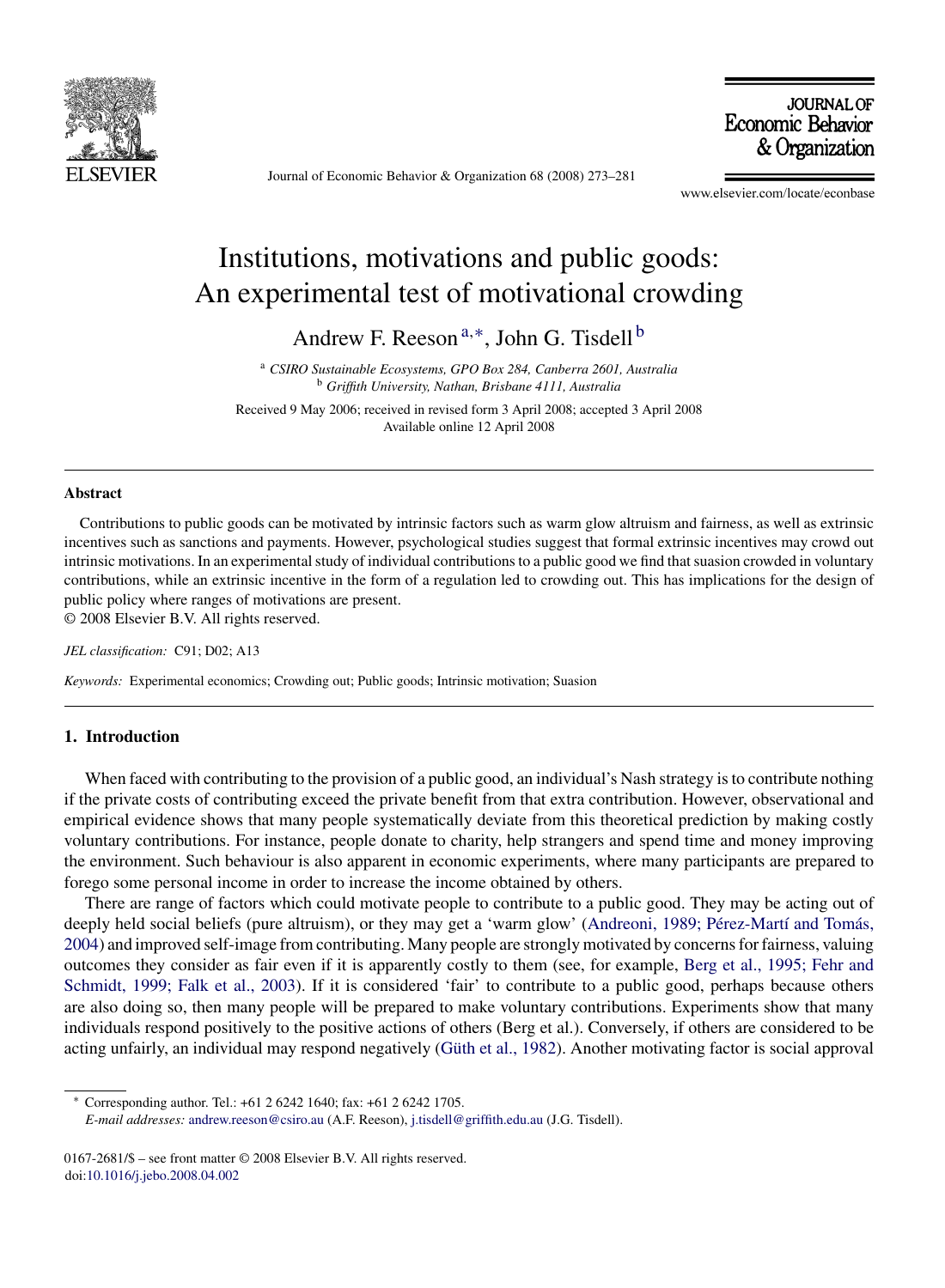([Kopelman et al., 2002\).](#page--1-0) Some people want to be seen to be doing the 'right' thing, particularly by people they know (Gächter and Fehr, 1999).

One incentive to contribute to a public good may be that it encourages others to reciprocate. People can also be motivated to contribute by more formal incentives. Payments may be used to subsidise contributions, or regulations to mandate a minimum contribution. Such incentives are extrinsic; that is, they are dependent on external rewards or sanctions, as opposed to intrinsic incentives that are inherent to an individual [\(Deci, 1971\).](#page--1-0) Pure altruism or warm glow motivations would be considered intrinsic, while social approval and reciprocity could be considered as intermediate between intrinsic and extrinsic. The different bases for these motivations means that they may be differentially impacted by institutions.

Cognitive evaluation theory suggests that intrinsic motivation consists of two elements ([Deci and Ryan, 1985\).](#page--1-0) The most important is an individual's sense of autonomy; people are more satisfied if they perceive they are doing an activity for their own reasons rather than being controlled externally. The second element is a need to feel competent at an activity. Extrinsic rewards can be interpreted as controlling behaviour, reducing an individual's sense of autonomy and, therefore, decreasing intrinsic motivation (Deci). Monetary rewards are considered especially controlling ([Frey,](#page--1-0) [2001\).](#page--1-0) However, this may be offset to some extent if a reward is also seen as acknowledging competence at an activity. A meta-analysis of the psychology literature indicates that paying an external reward tends to reduce an individual's intrinsic motivation, while positive feedback (typically 'verbal rewards') increases it [\(Deci et al., 1999\).](#page--1-0) These concepts, the intrinsic motivation being crowded out by the extrinsic motivation, are known as motivational crowding.

Attributional approaches provide a different, although not necessarily mutually exclusive, psychological mechanism for motivational crowding. Where a reward is offered, people may attribute their behaviour to the reward and come to believe that the task is not inherently worthwhile [\(Lepper et al., 1973\).](#page--1-0) Individuals have a self-image which is shaped by their actions. Pro-social behaviour can lead to an improvement of an individual's self image. However, if an extrinsic reward is introduced, it will no longer be clear whether the behaviour is being performed as a 'good deed' or for a reward. This reduces the self-image enhancing value of the activity. An individual's desire for approval from others can be affected in a similar way. Performing a pro-social activity without reward is clearly identifiable as altruism. However, once a reward is attached, this is no longer the case; individuals driven solely by the reward may become associated with the activity, reducing the reputational advantage gained by altruists ([Benabou and Tirole,](#page--1-0) [2006\).](#page--1-0)

These theories suggest that formal institutions have the potential to crowd out intrinsically motivated contributions toward a public good ([Frey and Oberholzer-Gee, 1997\).](#page--1-0) They can be seen as controlling, reducing autonomy, and negating any 'good deed' aspect of contributing. Introducing a regulation requiring people to contribute to a public good may lead to the perception that intrinsically motivated contributions are unacknowledged or that contributions are made only to avoid sanctions. Alternatively, a regulation may enhance cooperation if it leads people to believe that others will also cooperate. [Gneezy and Rustichini \(2000\)](#page--1-0) demonstrated the potential negative effects of regulations in a field experiment in which a group of day care centres introduced a small fine for parents who arrived late to collect their children. Initially, parents are likely to have been intrinsically motivated by social norms to arrive on time, but the fine appeared to crowd these out, resulting in the incidence of late arrivals doubling. After the regulation was removed, the rate of late arrivals remained at the higher level, suggesting that the effects of crowding out may be difficult to reverse [\(Gneezy and Rustichini, 2000\).](#page--1-0)

Our study extends the work of [Frey and Oberholzer-Gee \(1997\)](#page--1-0) and [Gneezy and Rustichini \(2000\)](#page--1-0) by tracking individual behaviour as institutions are changed. We test the effects of the introduction of an informal institution (moral suasion) and a formal institution (a regulation) on contributions to a public good. As well as testing for evidence of institutional crowding, our experiments also examine how individuals respond as institutions change. In the absence of communication or formal institutions, it is unlikely that participants will be able to solve the public good dilemma completely and maximise their collective income. Our interest was in how voluntary contributions to collective income are affected by institutions. Does being reminded of the nature of the trade-off strengthen or weaken motivations to contribute? Does being regulated affect voluntary contributions? Based on the theoretical and empirical evidence for crowding, our hypothesis is that experience of a formal regulation will crowd out voluntary contributions to a public good. Following the introduction of a regulation we question whether subjects who were contributing more than the original minimum now contribute more than the regulated minimum contribution. We also question whether those who were making large voluntary contributions continue to do so drop down to